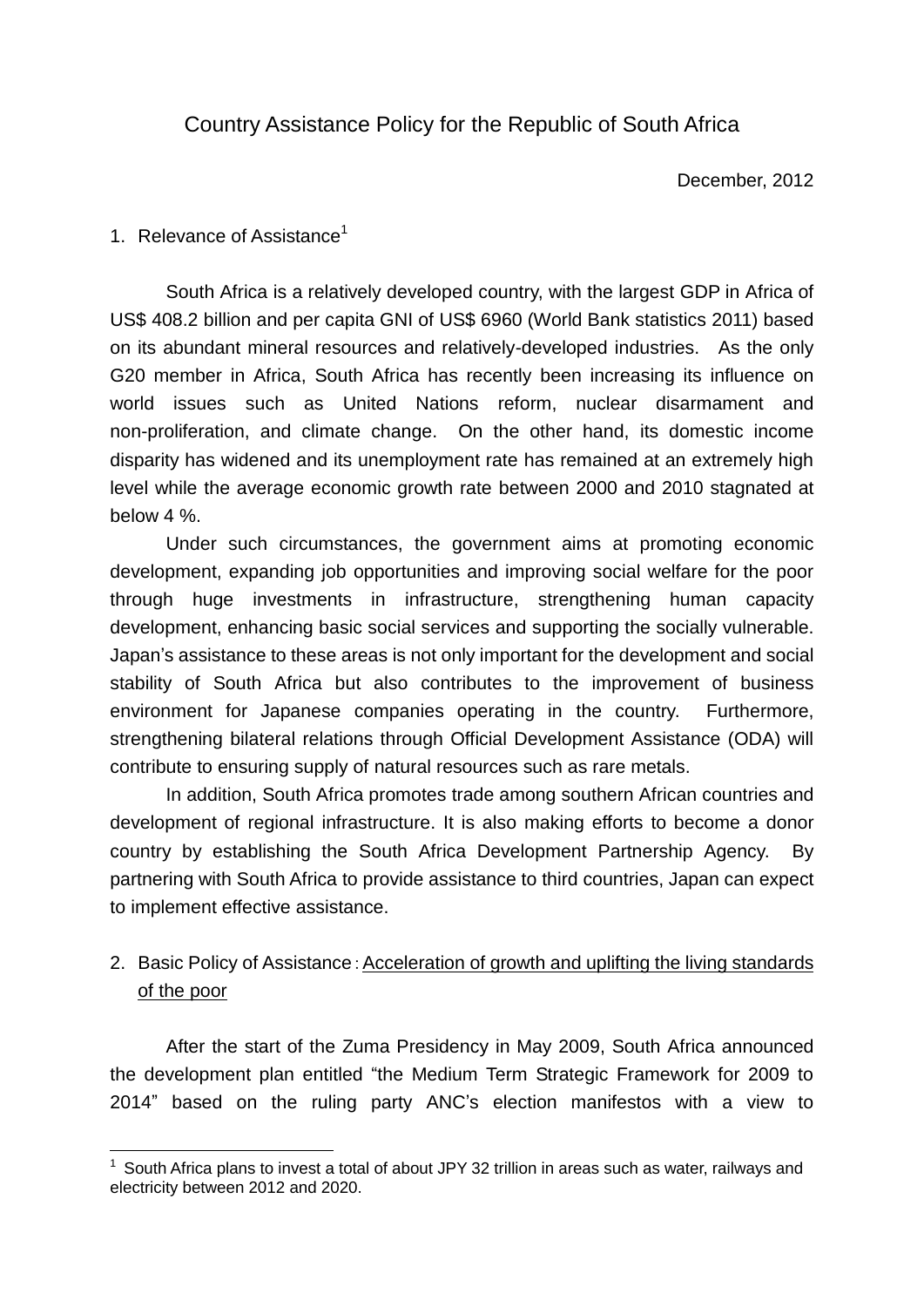accelerating growth and uplifting the living standards of the poor. Japan will provide assistance to support the implementation of the Medium Term Strategic Framework .

### 3. Priority Areas

#### (1) Support to enhance human capacity and to promote infrastructure development

Japan will support the improvement of technical education and vocational training in order to foster human capacity which will support stable growth of the emerging economy in the medium to long-term. In light of the fact that South Africa is a relatively developed country, Japan will expand mutual cooperation in science and technology including on climate change and support human resources development in the relevant areas.

In order to accelerate infrastructure development for sustainable economic growth, mainly in energy, water and railway sectors, Japan will support the formulation of projects and programmes which will take into account implementation by not only the public sector but also by the private sector including Japanese businesses.

#### (2) Support to the socially vulnerable to participate in the economy and the society

In South Africa, widening economic disparity is resulting in disproportionate provision of basic social services. Japan will promote participation of the socially vulnerable including women in economic and social activities through its support for people with disabilities, improvement of the social security system and human capacity development of those involved in community development.

## (3) Promotion of development in the Southern Africa Region

Japan will promote development in the Southern African region by cooperating with South Africa which form the core of the Southern African economy. Specifically, Japan implement activities such as studies on regional infrastructure projects in the Southern Africa region, sharing its experience in Asia and cooperating with South Africa's development financial institutions, etc.

Japan will also work with South Africa to implement trilateral cooperation with respect to assistance to other African countries in the southern African region.

#### 4. Points to be considered

The number of Japanese companies based in South Africa is 110, the largest number in the African continent. The Government of South Africa and its private